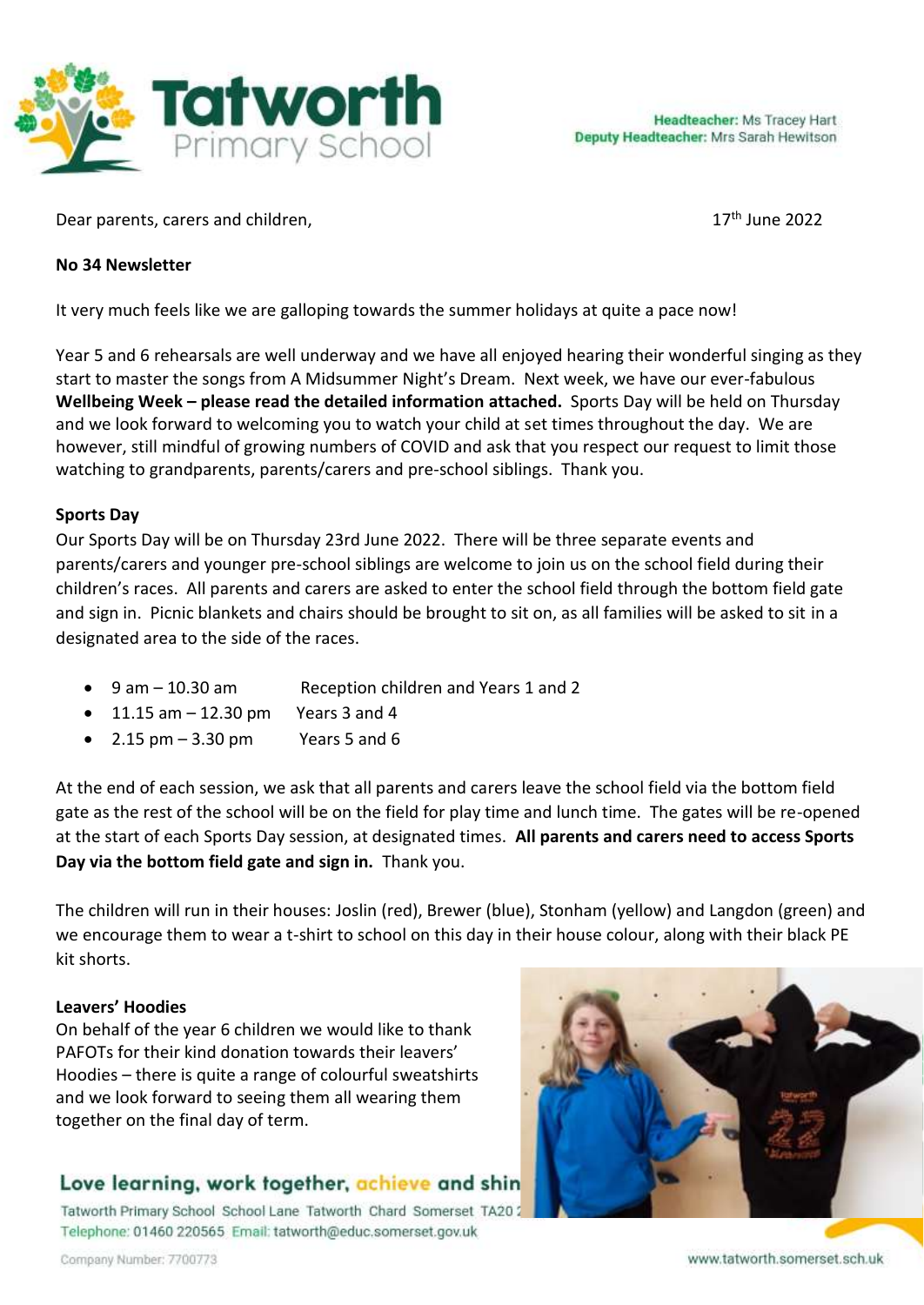#### **New Reception Pupils**

Our new pupils, who will join us in September, visited us this week for their first transition sessions, while parents met with governors for tea. The children have been split into two groups, and their final sessions are: **6 th or 7th July, 2.15pm – 3.15pm.** This is an opportunity for the children to spend time in their new classroom and learning environment.

#### **Behaviour for Learning Celebrations:**

**Acorn Class: Samuel** for always trying his best and striving to achieve. **Millie W** for outstanding effort in writing.

**Oak Class: Cora** being motivated and engaged, getting on with work quickly. **Dottie** for supporting others in the class.

**Beech Class: Aiden** for excellent progress and effort in reading. **Elliott** for AMAZING reading! **Willow Class: Alaska** for working better in a group. **Adley** for his presentation of a non-chronological report.

**Hawthorn Class: Harrison** for fabulous maths homework. **Oliver J** for keeping a very tidy desk. **Hazel Class: Toby and Josh T** both for excellent presentation and handwriting.

**Yew Class: Austin and Meme** both for showing great enthusiasm and learning their lines.

#### **Platinum Bag**

**Acorn Class: Reggie, Bella, James & Millie T Oak Class: Amelia, Logan & Ava J & Alan Willow Class: Jack & Effie.**

**KS2 Times Table RockStars Competition Winners of the TTRS trophy– Year 5! Well done!**



#### **Swimming Y5 and some Y6**

No swimming next week, but it resumes on Tues 28<sup>th</sup> with further sessions on 5th July & 12th July. Please let us know if the pick-up arrangements from the pool change for your child.

#### **Y6 Bikeability Sessions**

This half term, Y6 will have the opportunity to take part in two Bikeablity sessions, planned for 29/30<sup>th</sup> June &  $4<sup>th</sup>/5<sup>th</sup>$  July. Invitation letters have been sent home, please return these asap if your child would like to take part. **In order that this activity can take place we still need parents/carers to support us during the sessions. Please let the office know if you can help asap.**

#### Y6 Leavers' Activity day: Visit to Haven Banks, Tuesday 19<sup>th</sup> July.

In order that this trip can go ahead, please ensure payment deadlines are kept; the payment final payment for Haven Banks is (£6.43) + £10 remaining coach cost: £16.43 – payment due by 28th June 2022.

#### **Y2 Swiss Tulle Visit**

Y2 will be visiting the Swiss Tulle factory in Tatworth on Thursday 30<sup>th</sup> June. The trip will be taking place during the school day: Y2 will leave at around 10.45am and return to school for lunchtime, so no special arrangements will be required. Please send your child in uniform with comfortable, sturdy footwear and a decent morning snack, as we will be walking there and back.

Y4 Solar Farm Visit: Thursday 30<sup>th</sup> June.

**Y2 Carymoor Visit:** Monday 4th July.

## Love learning, work together, achieve and shine.

www.tatworth.somerset.sch.uk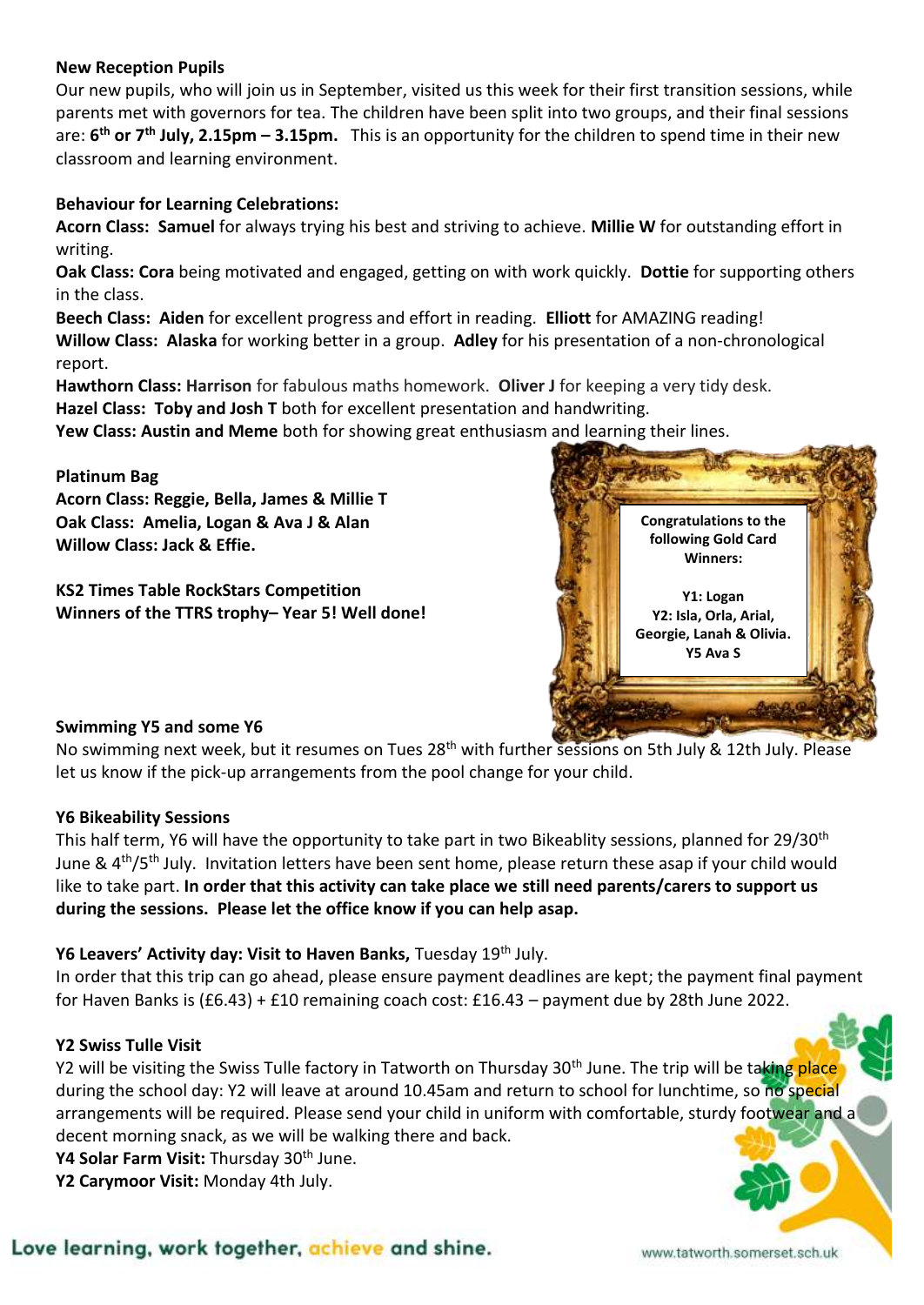#### **Quad Kids Athletics**

Year 4, 5 and 6 pupils travelled to Holyrood to take part in Quad Kids, an athletics event which included a 600m run, 75m sprint, howler throw and standing long jump. The children did extremely well, showing the determination and engagement that we see so much in school. We came 3<sup>rd</sup> overall - well done to all!

## **Reminders:**

#### **Uniform**

We are adding a dark green logo polo shirt  $\omega$  £8.25 to our uniform; this would be in addition to the traditional white shirt we have at the moment. These can be ordered via parentpay and will be ready for September. Please make any orders for polos or cardigans by July 1st.

#### **Autumn Term Meals**

The Autumn Term menu is now live on parentpay. If your child would like a hot lunch next term, please make any selections for the whole term, until 16th December. **Please make any selections by 1st July**. Unfortunately, from September 2022, our suppliers have increased the cost of a cooked dinner to £2.40 for children in KS2.

I have attached the link to apply for free school meals below, for anyone who wants to check if they qualify <https://www.somerset.gov.uk/education-and-families/free-school-meals/#Apply>Once we are notified by County of any changes to a child's FSM status, we will send home our pupil premium letter which explains the complete PP offer. Thank you.

#### **Class Photos**



Have you ordered your school photos yet? A polite reminder that the closing date for free delivery back to school is Sunday 26th June. Otherwise, home delivery is available for £5 postage and packing. If you need assistance please call 01736 751555 (option 3).

Our recent Group photographs of Yew and Acorn Classes are now ready to view and purchase at https://htmp.st/Tatworth\_Acorn

[https://htmp.st/Tatworth\\_Yew](https://htmp.st/Tatworth_Yew)

# **Year 6 production supported by Y5 – A Midsummer Night's Dream**

There will be three performances of the play: Wednesday, 13<sup>th</sup> at 2.15pm and 6pm and Thursday, 14<sup>th</sup> July at 6pm.

Parents and carers of Y6 may order **up to 4 tickets** spread over the three performances or have all 4 tickets for one performance if you prefer. Parents and carers of Y5 may order **up to 2 tickets**. Please click this link to order tickets <https://forms.gle/hKSBL5j4dfa7ZsA18> Please include within your ticket order, any tickets needed for children. We regret there will not be room for pushchairs, but you may carry babies in arms. Note that all Y3/Y4 children and siblings of Y5/6 in Rec/Y1/Y2 will see the show during the school day.

# Love learning, work together, achieve and shine.

www.tatworth.somerset.sch.uk